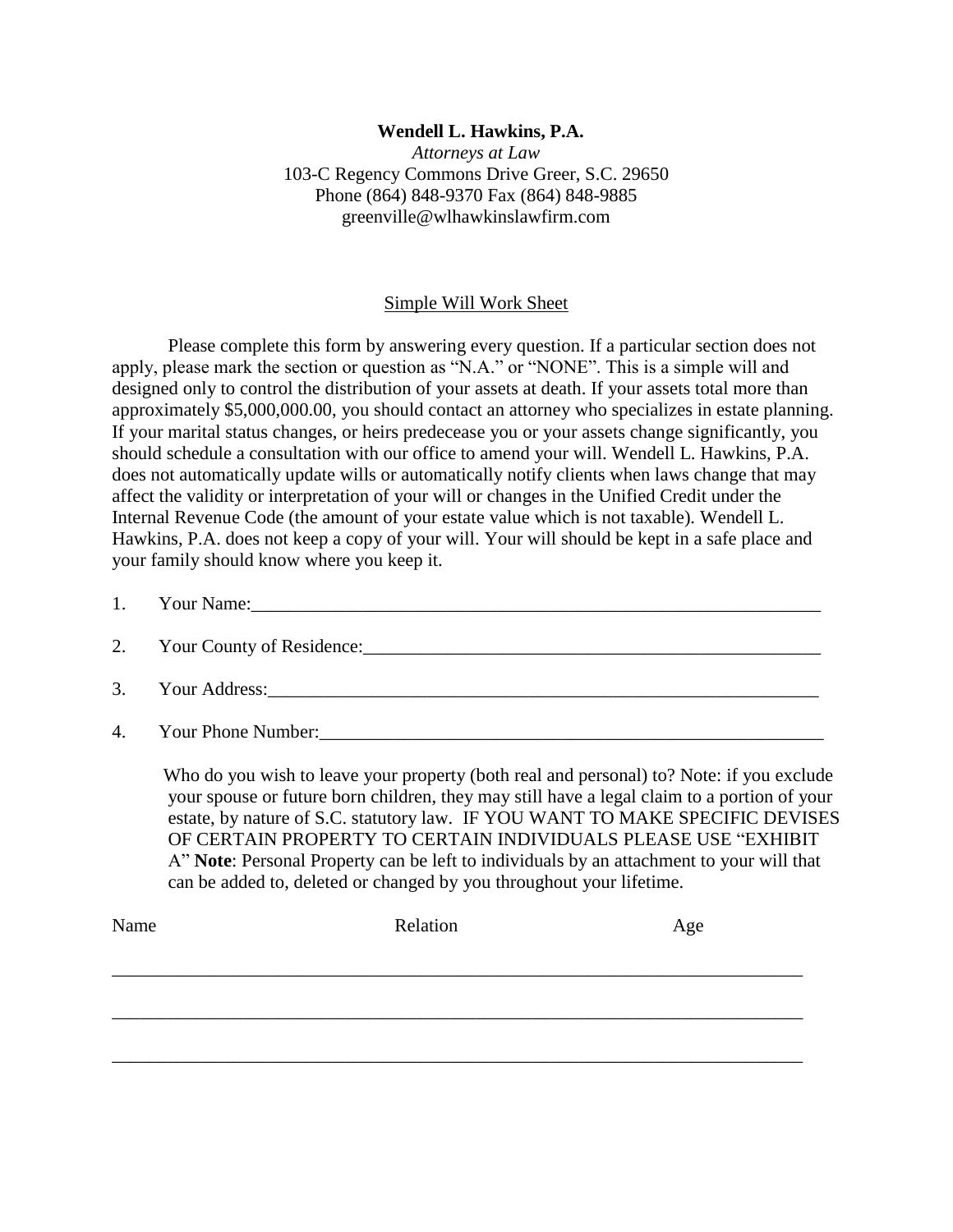If your children are minors (under18), who do you want to appoint as their caretaker/ guardian:(Please provide a primary and alternative guardian)? \*Note: A biological parent will most likely be granted custody regardless of what is specified here.

|                                                                        | Name                                                                                                                                                                                                                                                                                                                                                                                                       | Address        | Relation |  |  |
|------------------------------------------------------------------------|------------------------------------------------------------------------------------------------------------------------------------------------------------------------------------------------------------------------------------------------------------------------------------------------------------------------------------------------------------------------------------------------------------|----------------|----------|--|--|
|                                                                        |                                                                                                                                                                                                                                                                                                                                                                                                            |                |          |  |  |
|                                                                        | Alternate and the state of the state of the state of the state of the state of the state of the state of the state of the state of the state of the state of the state of the state of the state of the state of the state of                                                                                                                                                                              |                |          |  |  |
| 7.                                                                     | If your children are minors (under 18), do you wish to establish a trust funded by the<br>liquidation of assets for their care and maintenance? Yes No (Circle One)<br>It is advisable to appoint the guardian in question #6 as the Trustee of this trust. Do you<br>wish to appoint the guardian as Trustee? Yes<br>No (Circle One)                                                                      |                |          |  |  |
| If you wish to appoint someone else as trustee, list that person here: |                                                                                                                                                                                                                                                                                                                                                                                                            |                |          |  |  |
|                                                                        | Name                                                                                                                                                                                                                                                                                                                                                                                                       | Address        | Relation |  |  |
| 8.                                                                     | Please list the name of the individual that you want to administer the probate of your<br>estate. *Note your estate should be probated in the county in which you reside. Therefore,<br>the individual you appoint to administer your estate should live close to that county to<br>prevent inconvenience. The person you appoint should also be mentally and physically<br>able to administer the estate. |                |          |  |  |
|                                                                        | Name                                                                                                                                                                                                                                                                                                                                                                                                       | <b>Address</b> | Relation |  |  |
|                                                                        |                                                                                                                                                                                                                                                                                                                                                                                                            |                |          |  |  |
|                                                                        | Alternate                                                                                                                                                                                                                                                                                                                                                                                                  |                |          |  |  |

I agree to and understand the declarations and limitations of representation made and disclosed in this work sheet.

 $_$ (Signature)